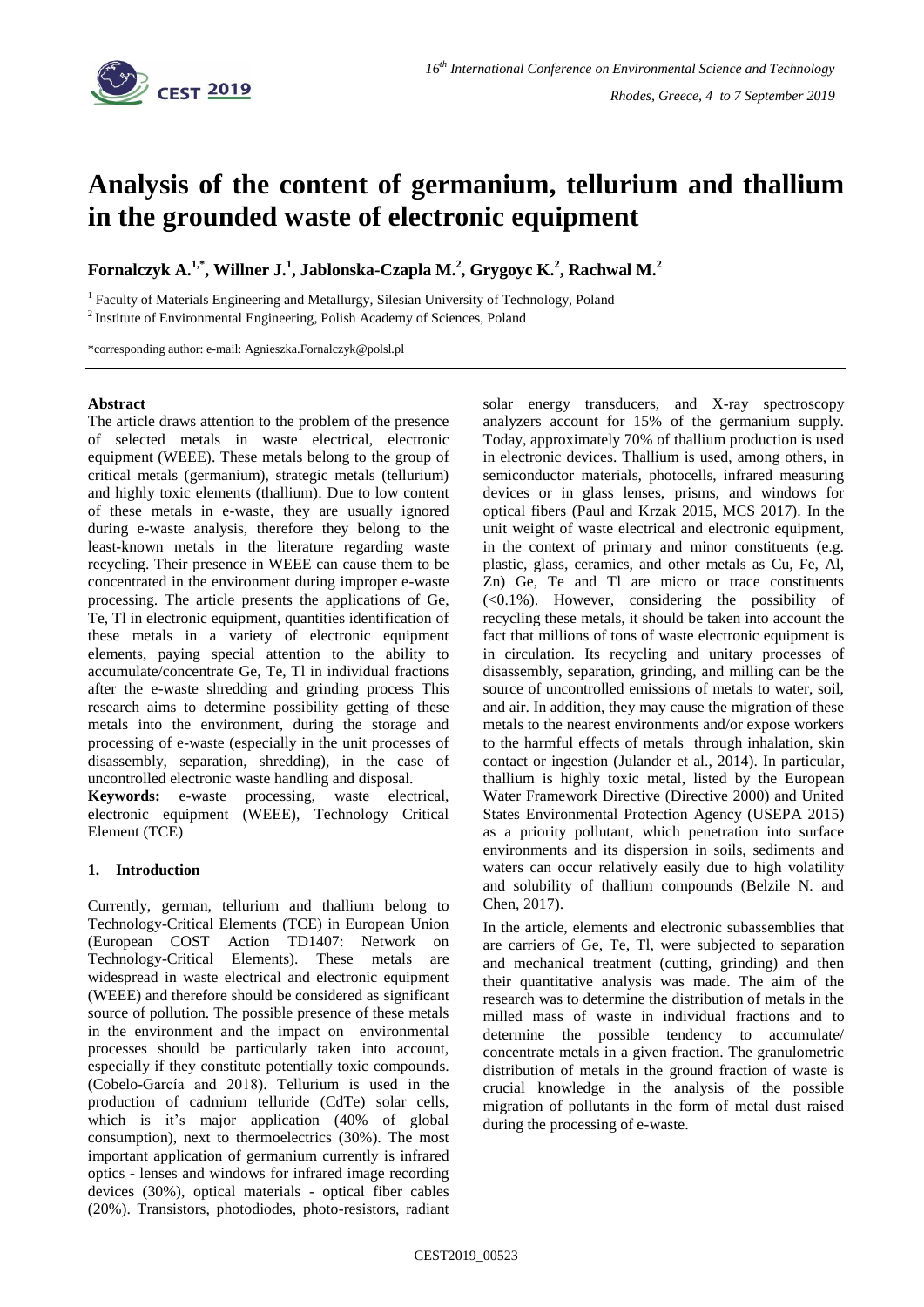# **2. Materials and Methods**

The electrical and electronic equipment in the form of garden solar lamps, a portable solar panel and in the form of unitary electronic components such as photoresistors and photodiodes were analysed. The combined photovoltaic cell elements were manually removed to separate them from the housing, electronic control systems. Then selected carriers of metals Ge, Te and Tl were subjected to fragmentation in the blade mill. Ground fractions obtained from milling were weight and subjected to further grain size separation. Materials were sieved with sieves of the standard series: 0.5, 0.2 and 0.1 mm (MULTISERW-Morek). Total content of Tl, Te Ge and other metals (Co, Ni, Mn, Sr, Ba, Cu, Zn, Cd, Pb, Cr) in each fraction was determined by means of Inductively Coupled Plasma Mass Spectrometry (ICP-MS Elan 6100 DRC-e Perkin Elmer), after digestion in a hot aqua regia.

## **3. Results and Discussion**

The content of Ge, Te, Tl and other metals in analysed elements and electronic subassemblies are presented in Table 1. The concentration of Ge, Te, Tl differs depending on the type of electronic element. The highest thallium content is found in photovoltaic cells: 0.077- 0.015 ppm. The main germanium carriers are photoresistors (0.934 ppm), while tellurium - solar cells (1.472 ppm). Among other metals, which are minor constituents, the dominant ones are copper and cadmium, chromium and lead - other toxic heavy metals.

**Table 1.** Concentration of metals in electronics equipment subassemblies

| Metals | Photovol- | Photovol- | Photo-    | Photo-  |
|--------|-----------|-----------|-----------|---------|
| ppm    | taic cell | taic cell | resistors | diodes  |
|        | solar     | solar     |           |         |
|        | lamp      | panel     |           |         |
| T1     | 0,077     | 0,015     | 0,006     | 0,001   |
| Ge     | 0,401     | 0,047     | 0,934     | 0,260   |
| Te     | 0.070     | 1,472     | 0.343     | 0,032   |
| Ni     | 227,774   | 241,3     | 2685,700  | 114,490 |
| Cu     | 91,471    | 78863     | 1093,950  | 347505  |
| Zn     | 37,270    | 82.4      | 31,605    | 506.2   |
| Cd     | 0,853     | 340,4     | 1789,300  | 98,88   |
| Ph     | 7,715     | 6335,5    | 9,620     | 25,12   |
| Cr     | 449.385   | 487.5     | 6199.100  | 89.84   |

In the separated material, the tendency to concentrate critical metals in fine fractions was observed. Figure 1 shows Ge, Te, Tl content of separated fractions received from the photovoltaic cell. The concentration of Ge decreases with decreasing granulometric size of the material. In the fraction of 0.2-0.1, (that was only 12% of the total mass), was the highest germanium  $(1.139$  ppm) and thallium concentration (0,274 ppm). In the analysed material, (after sieving) the share of the thickest grain fraction (above 0.5) was the largest and it was 49.9% of the total material. The share of other fractions was respectively: 27.6% for fraction 0.5-0.2, 12% for fraction 0.2-0.1 and 10.5% for the fine fraction (less than 0.1).



Figure 1. Tl, Ge and Te distribution in different grain fraction of ground photovoltaic cell supplied from solar lamps

### **4. Summary**

The processes of grinding, crushing, grinding of e-waste create conditions in which metals may be released to the environment. In addition, the activities of collecting and transporting the fragmented fraction may lead to the dispersion and migration of dust pollutants. Knowledge of the composition of the fractionated material is a significant quantitative factor identifying the most metalbearing fractions. Ge, Te and Tl can concentrate in fine fractions of grounded e-waste. The content of toxic metals (Tl) in the smallest fractions, which can easily be released into the environment, is particularly dangerous.

### **Acknowledgements**

The research was carried out in the frame of project which received funding from the National Science Centre of Poland on the basis of the decision number UMO-2018/ 29/B/ST10/01522.

#### **References**

- Belzile N. and Chen Y.W. (2017), Thallium in the environment: A critical review focused on natural, *Applied Geochemistry* **84**, 218-243.
- Cobelo-García A., Filella M., Croot P., Frazzoli C., Nuss P., Blengini G.A. (2018), Towards better monitoring of technology critical elements in Europe: Coupling of natural and anthropogenic cycles, *Science of the Total Environment*, **613–614**, 569–578.
- Directive, 2000/60/EC., 2000. Of the European Parliament and the Council of 23.10.2000. A framework for community action in the field of water policy. Off. J. Eur. 72. Communities 22.12.2000.
- Julander A., Lundgren L., Skare L., Grandér M., Palma B., Vahter M. and Lidéna C. (2014), Formal recycling of ewaste leads to increased exposure to toxic metals: An occupational exposure study from Sweden, *Environment International* **73**, 243–251.
- Paulo A. and Krzak M. (2015), Metale rzadkie. Wydawnictwo AGH, Kraków
- US EPA (Unites States Environmental Protection Agency), 2015. Toxic and Priority Pollutants under the Clean Water Act. http://www2.epa.gov/sites/production/ files/2015- 09/documents/priority-pollutant-list-epa.pdf